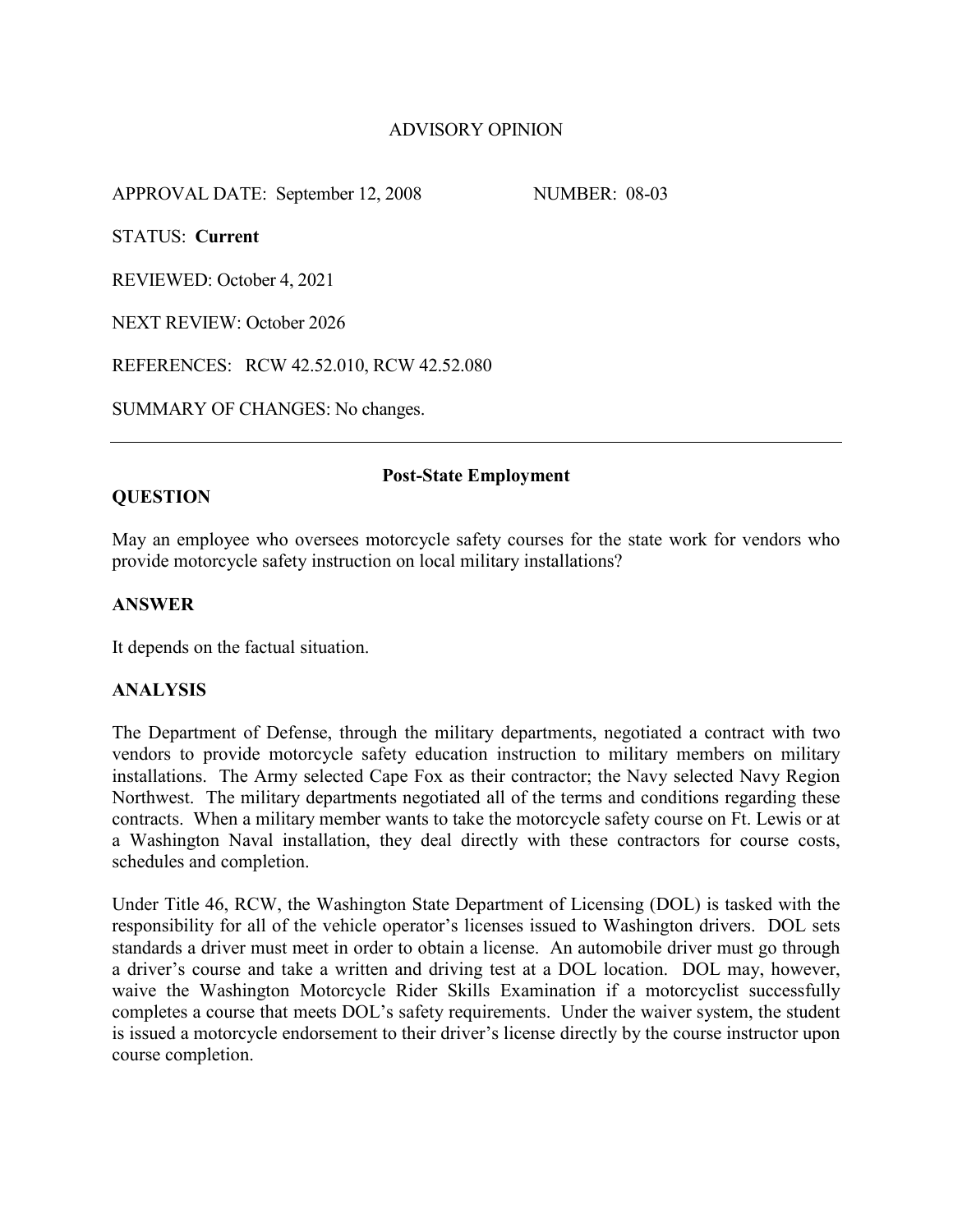Under RCW 46.81A.020, DOL may enter into agreements to review and certify that a private motorcycle skills education course meets educational standards equivalent to those required of courses conducted under the motorcycle skills education program. An agreement entered into under this subsection must provide that the department may conduct periodic audits to ensure that educational standards continue to meet those required for courses conducted under the motorcycle skills education program.

The vendors that the military departments selected to provide their motorcycle safety courses contacted DOL in 2005 to develop an interagency agreement to govern their relationship with DOL. These agreements were not considered contracts and there was no exchange of fees or payments of any kind between DOL and the selected vendors.

These agreements set forth terms under which DOL would audit their courses, provide course material (instructional workbooks) and train their instructors. If DOL found, through the audits, that the course met the state's course requirements, then DOL would waive the skills examination for the students successfully completing the course. If the course was not up to state standards, the student would then have to take both the written and driving tests at a DOL office.

The Cape Fox agreement expired on July 1, 2007 and the Navy agreement on April 20, 2008. *There were no current agreements,* and DOL had not begun to renew these agreements. The original agreements were processed by the previous Motorcycle Program Manager. Since then, the agreements were updated once, with no changes made. The current Motorcycle Program Manager is listed as the point of contact, but had no role in drafting the original agreements or with updating them. He was simply the point of contact because of his position.

Recently, one of the military vendors approached the current Motorcycle Program Manager for possible employment. This employment would entail managing the programs for the naval installations.

RCW 42.52.080, which states, in pertinent part:

1) No former state officer or state employee may, within a period of one year from the date of termination of state employment, accept employment or receive compensation from an employer if:

 (a) The officer or employee, during the two years immediately preceding termination of state employment, was engaged in the negotiation or administration on behalf of the state or agency of one or more contracts with that employer and was in a position to make discretionary decisions affecting the outcome of such negotiation or the nature of such administration;

 (b) Such a contract or contracts have a total value of more than ten thousand dollars; and

(c) The duties of the employment with the employer or the activities for which the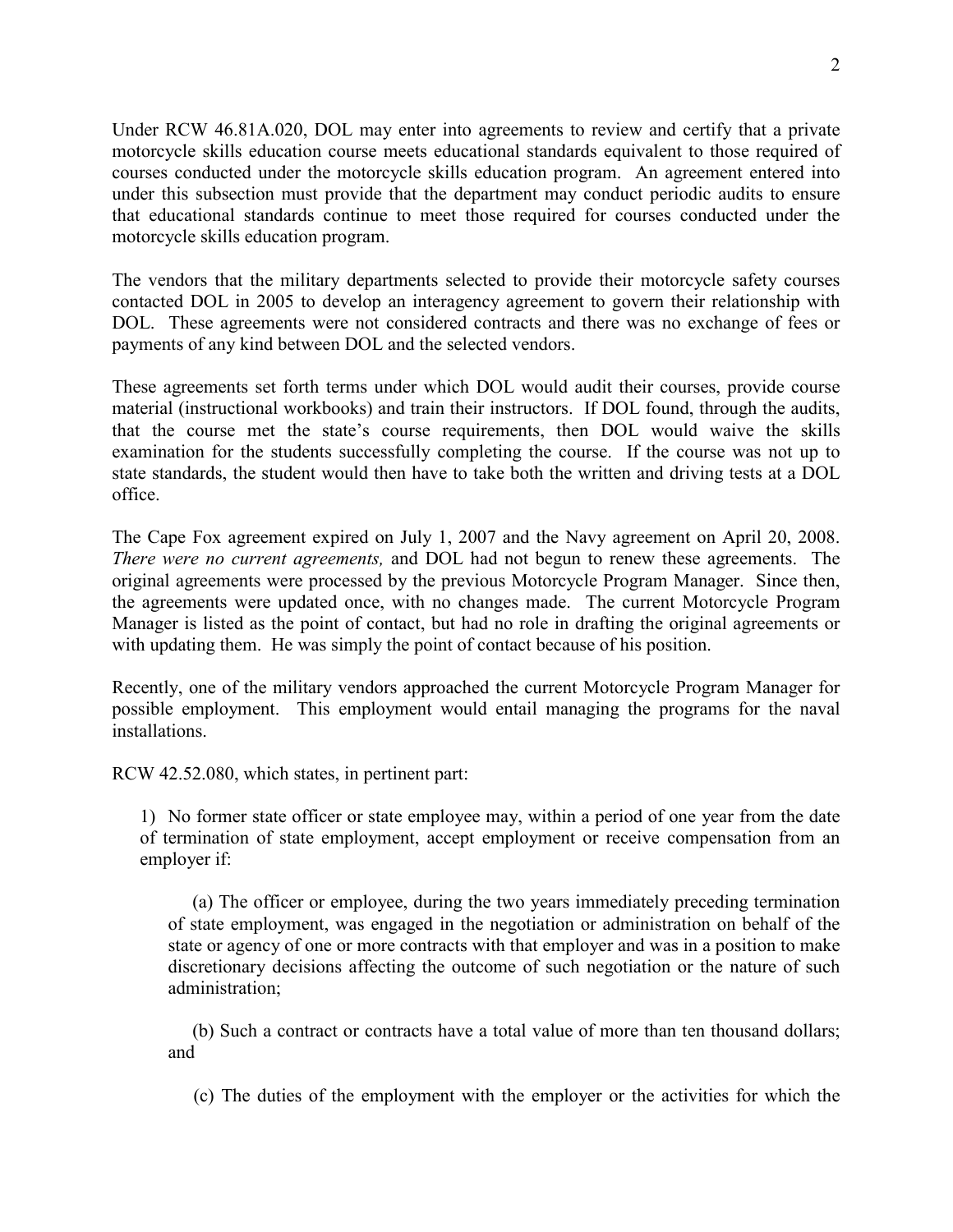compensation would be received include fulfilling or implementing, in whole or in part, the provisions of such a contract or contracts or include the supervision or control of actions taken to fulfill or implement, in whole or in part, the provisions of such a contract or contracts. This subsection shall not be construed to prohibit a state officer or state employee from accepting employment with a state employee organization.

(5) No former state officer or state employee may at any time subsequent to his or her state employment assist another person, whether or not for compensation, in any transaction involving the state in which the former state officer or state employee at any time participated during state employment. This subsection shall not be construed to prohibit any employee or officer of a state employee organization from rendering assistance to state officers or state employees in the course of employee organization business.

For RCW 42.52.080(1) to apply, the former state employee must have negotiated or administered a contract in the two years immediately prior to leaving state employment. In the case at hand, there were no current agreements between the state and either military vendor. When there was an interagency agreement, the current Motorcycle Program Manager did not participate in the negotiation of that agreement at any time. While, the current Motorcycle Program Manager ensured that his technicians followed the terms of the agreement, he did not have the courses audited because the instructors who taught the military classes were also instructors for the private vendor's classes and these instructors had been previously trained by DOL.

Further, the interagency agreement was not a contract. The actual "contract" was between the vendors and the military departments. No money or fees changed hands between the military vendors and DOL.

For RCW 42.52.080(5) to apply, there must have been a "transaction involving the state." The Act defines a "transaction involving the states" as:

(a) "Transaction involving the state" means a proceeding, application, submission, request for a ruling or other determination, contract, claim, case, or other similar matter that the state officer, state employee, or former state officer or state employee in question believes, or has reason to believe:

(i) Is, or will be, the subject of state action; or

. . .

- (ii) Is one to which the state is or will be a party; or
- (iii) Is one in which the state has a direct and substantial proprietary interest.

(b) "Transaction involving the state" does not include the following: Preparation, consideration, or enactment of legislation, including appropriation of moneys in a budget, or the performance of legislative duties by an officer or employee; or a claim, case, lawsuit, or similar matter if the officer or employee did not participate in the underlying transaction involving the state that is the basis for the claim, case, or lawsuit. RCW 42.52.010(21).